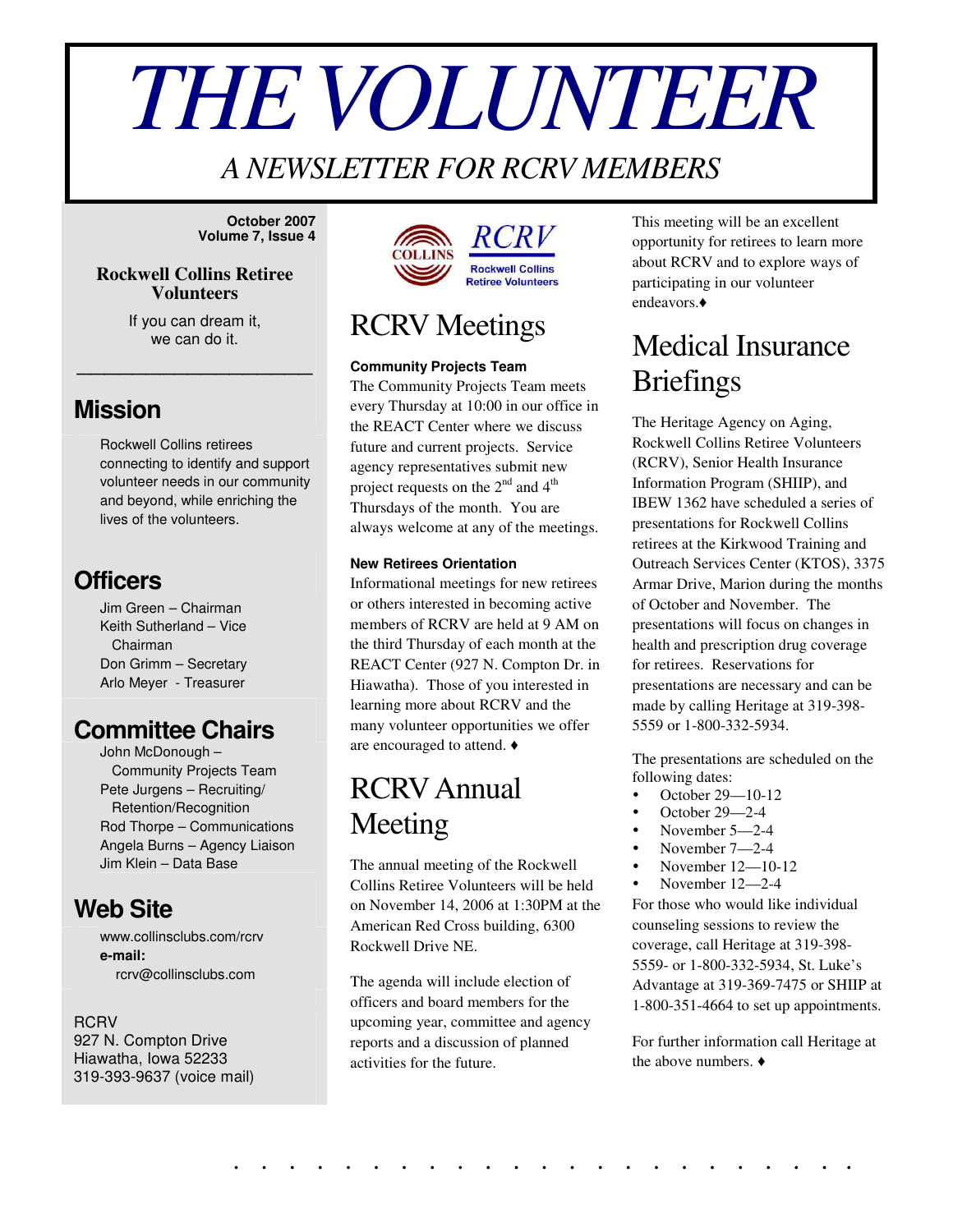**October 2007**

# September Board Meeting

Mary Klinger, Director of Resource Management for the United Way of East Central Iowa and a RCRV Board Member was the featured speaker at the September RCRV Board of Directors meeting. She made an interesting presentation about the history, mission and impact of the UWECI.



Mary Klinger at RCRV Spetember Board Meeting

The United Way of East Central Iowa has been serving our community since 1914 when it began as a one day event entitled "United Charities Campaign" under the auspices of the Chamber of Commerce that raised \$21,000 on behalf of four agencies. The organization currently serves groups and individuals in six counties. In 2006 it raised over \$9 million and supported

32 partner agencies which represent 67 human service programs. Over 198,000 individuals were served through these agencies.

Rockwell Collins retirees gave over \$60,000 to the 2006 campaign.

# Volunteer Hours Reporting

RCRV and RSVP have collaborated in an effort to develop an improved method of reporting volunteer hours with a goal of making the reporting easy and more meaningful. By reporting our hours within seven categories we will be able to better quantify the impact of our efforts and the agencies we service will be able to show the economic results of our volunteer hours. This has become increasingly more important as our "customers" compete for the shrinking supply of grant funds. Grant providers are becoming more insistent on being able to quantify the economic return on their investments.

Volunteer hours should be reported monthly in the categories of:

- Administrative and Leadership
- Assistive Technology and Maintenance Support
- Construction and Design
- **Education**
- **Elderly Services**
- Miscellaneous Non-Profit Support
- WRAP (wheel chair ramp construction).

Our WEB site has a simple reporting method and it can be found at http://rcrv.org/report. You may also continue to report hours by previous methods but it is requested that they be reported by the seven categories.

## Governor's Volunteer Awards

The Governor's Volunteer Award program was established in 1982 by the Governor's Office for Volunteerism to honor and recognize the commitment, service and time that volunteers contribute each year to Iowa's state agencies and partnering organizations. RCRV has been honored several times with a group award and several RCRV members have received individual honors.

The award ceremonies will be held this year at Linn Mar High School on October 22. RCRV members who will receive individual awards this year include Tom Brennom, Bill Ellis, Jack Hotchkiss, Vern Jackson, Pete Jurgens, Cliff Koop, Esther Wilson and Mike Wilson.  $\triangleleft$ 

### Ramp Construction



New RCRV yard sign to be displayed at RCRV construction sites



RCRV crew constructing a wheel chair ramp in Marion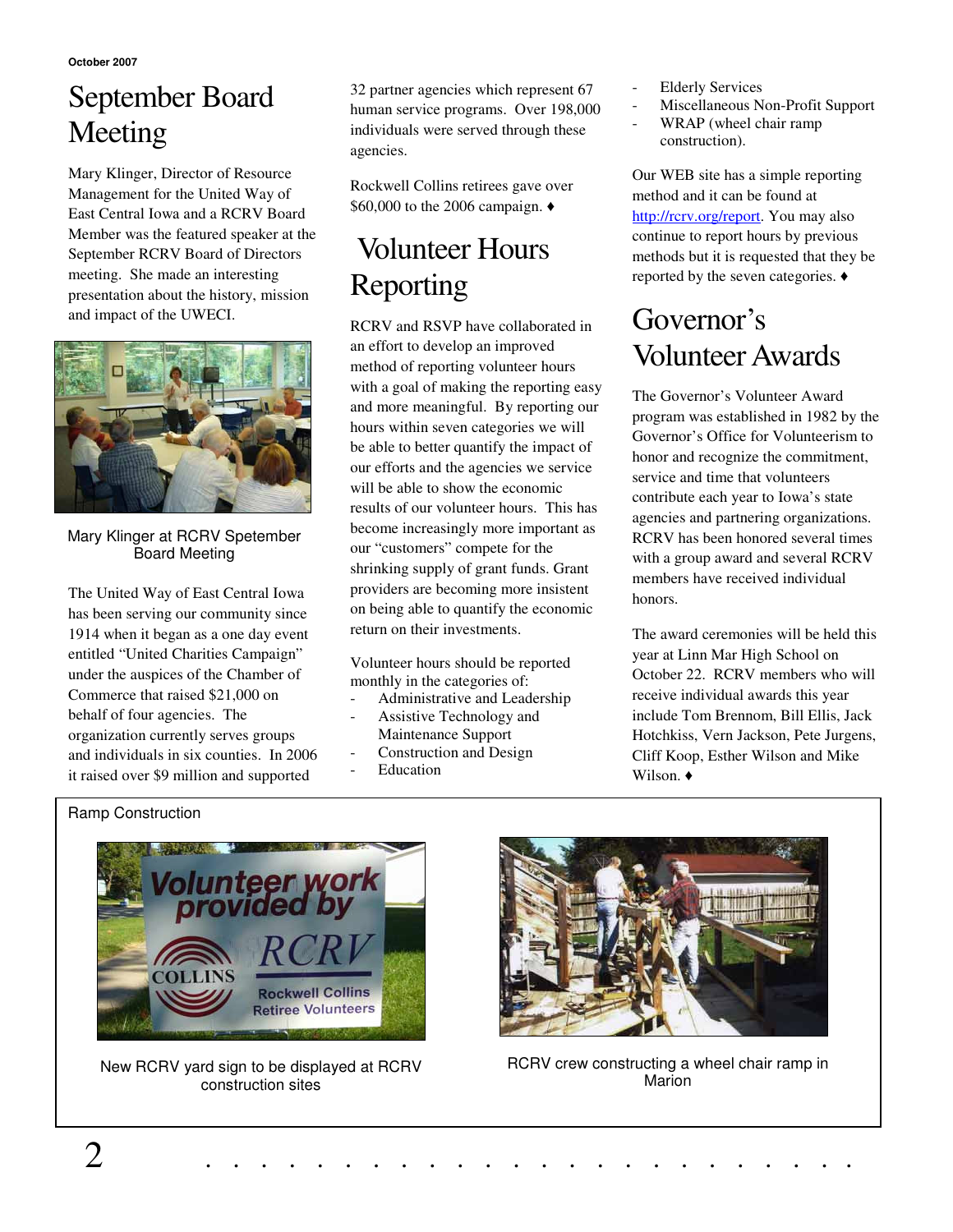### Four Oaks Bridge Intergenerational Center Science Fair

The Bridge Intergenerational Center staged a Science Fair on August 9 for a group of participants in their summer program. Events included the Rockwell Collins traveling science show, demonstration of the Kennedy High School electric car and a rocket project conducted by RCRV members. The rocket project consisted of a two parts – the first was a tutorial on rocket principles and construction followed by a field launch of the air powered rockets.

Several RCRV members are involved with various projects at the Intergenerational Center and more volunteers are always needed. If you want to sign up for this rewarding experience call 247-4834.



Rocket construction class at the Bridge



#### Launching the Rockets

### ID Theft Reminders

#### **from Tom Brennom**

#### **Are Your Passwords Secure?**

Selecting "intricate" passwords can keep your passwords secure. Hackers use three different methods to learn your passwords: brute force, dictionary attacks and social engineering. The brute force approach simply tries every combination of letters, numbers and keyboard characters to guess your password. Thus, the longer the password and one that mixes uppercase, lower-case, numbers and characters, the more difficult time a hacker will have.

The second method of attack uses custom dictionaries filled with words and names, but also number and letter combinations, such as 11111 or abc123. Other simple passwords such as "max" or "ilovemywife" can be easily guessed. The more information the hacker has available, the easier it is for common information used as a password to be identified. For instance: your street address, or children's names, or your nickname.

The third and most effective method of attack is social engineering. This involves someone with criminal intent soliciting a password directly from a user. Many people divulge their passwords to co-workers, friends, family or even strangers without even realizing it.

Simply said, you don't want to use anything in your password that's personal and easy to guess.

#### **DON'T USE**:

- Only letters or numbers
- Names of spouses, children, girlfriends or pets
- Phone numbers, social security numbers (DOUBLY BAD) or birthdates
- Any single word that can be found in the dictionary
- Passwords with double letters or numbers
- Also, never leave the password blank

How do you SELECT A GOOD PASSWORD? A good password is one that is easy to remember but difficult to guess. This sounds hard to do, but it's really not, but is important to help keeping us from writing our passwords down! **The best passwords are at least 8 characters in length and use a combination of numbers, keyboard characters and upper- and lower-case letters.** For instance you don't want to use the word "password" but if you change it to "P@7sw0rD" it is easy to remember (still "looks" like password) but would be difficult to crack.

You can also use the first letters of a familiar saying, adding a number, a keyboard character and using both upper and lower-case. For instance, the statement: "The Iowa caucus is the First in the Nation" could become: TIcit1itN!

SAFEGUARD your PASSWORD by using it immediately! Then use it several times the first day. You can write it down several times to help "burn it to memory" (shred the paper afterwards). Resist writing it down and placing it by the computer or in a drawer. If you are forced to give it out to someone, always change it afterwards so your security is assured.

#### CHANGE YOUR PASSWORD

OFTEN, even several times a year. A good frequency is every 30-90 days. Also, DON"T USE THE SAME PASSWORD FOR EVERY SITE! If a hacker does get your password the hacker would have access to all your accounts.

More information on passwords can be found at:

www.geodsoft.com/howto/password